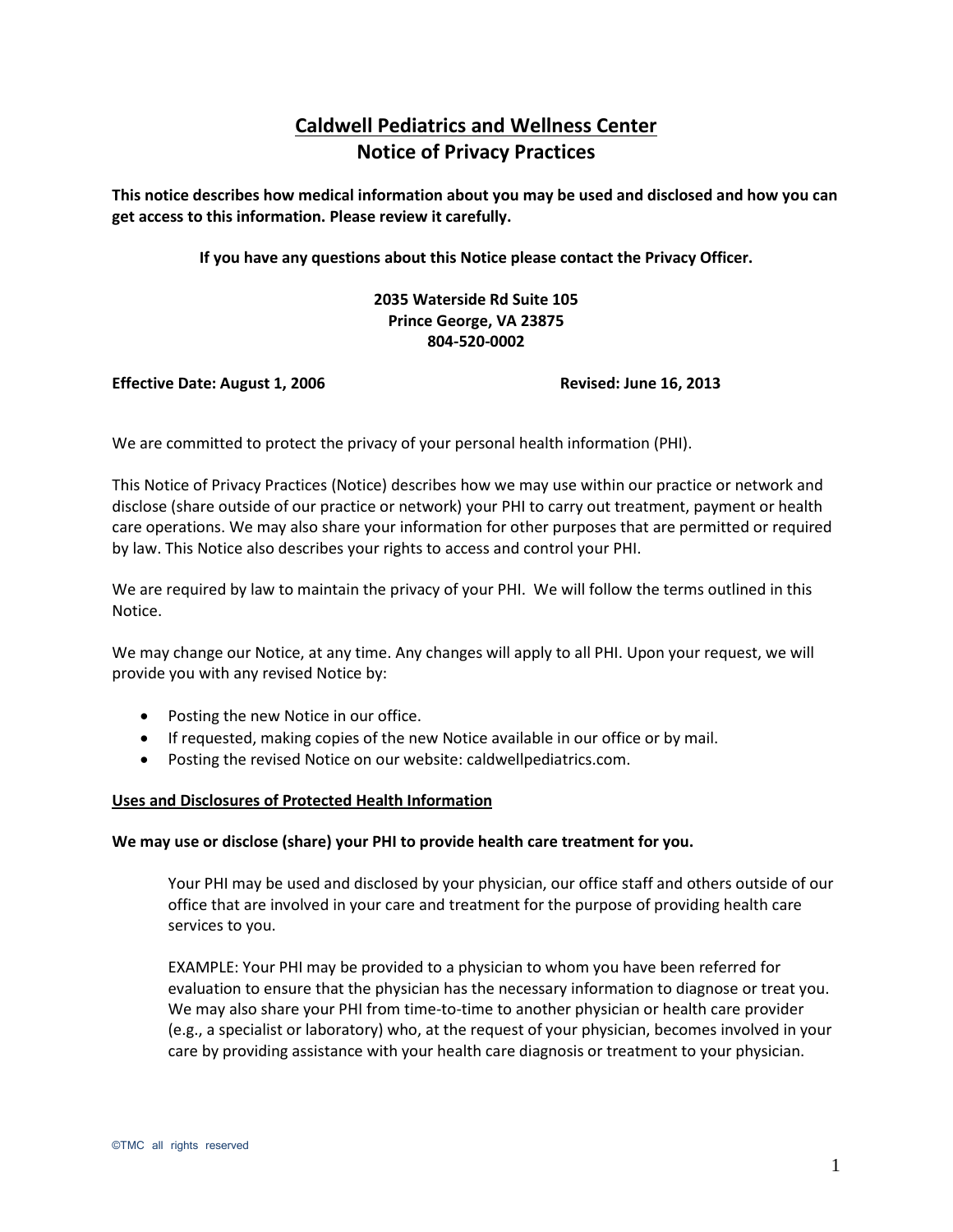We may also share your PHI with people outside of our practice that may provide medical care for you such as home health agencies.

# **We may use and disclose your PHI to obtain payment for services. We may provide your PHI to others in order to bill or collect payment for services. There may be services for which we share information with your health plan to determine if the service will be paid for.**

PHI may be shared with the following:

- Billing companies
- Insurance companies, health plans
- Government agencies in order to assist with qualification of benefits
- Collection agencies

EXAMPLE: You are seen at our practice for a procedure. We will need to provide a listing of services such as x-rays to your insurance company so that we can get paid for the procedure. We may at times contact your health care plan to receive approval PRIOR to performing certain procedures to ensure the services will be paid for. This will require sharing of your PHI.

# **We may use or disclose, as-needed, your PHI in order to support the business activities of this practice which are called health care operations.**

#### EXAMPLES:

- Training students, other health care providers, or ancillary staff such as billing personnel to help them learn or improve their skills.
- Quality improvement processes which look at delivery of health care and for improvement in processes which will provide safer, more effective care for you.
- Use of information to assist in resolving problems or complaints within the practice.

# **We may use and disclosure your PHI in other situations without your permission:**

- If required by law: The use or disclosure will be made in compliance with the law and will be limited to the relevant requirements of the law. For example, we may be required to report gunshot wounds or suspected abuse or neglect.
- Public health activities: The disclosure will be made for the purpose of controlling disease, injury or disability and only to public health authorities permitted by law to collect or receive information. We may also notify individuals who may have been exposed to a disease or may be at risk of contracting or spreading a disease or condition.
- Health oversight agencies: We may disclose protected health information to a health oversight agency for activities authorized by law, such as audits, investigations, and inspections. Oversight agencies seeking this information include government agencies that oversee the health care system, government benefit programs, other government regulatory programs and civil rights laws.
- Legal proceedings: To assist in any legal proceeding or in response to a court order, in certain conditions in response to a subpoena, or other lawful process.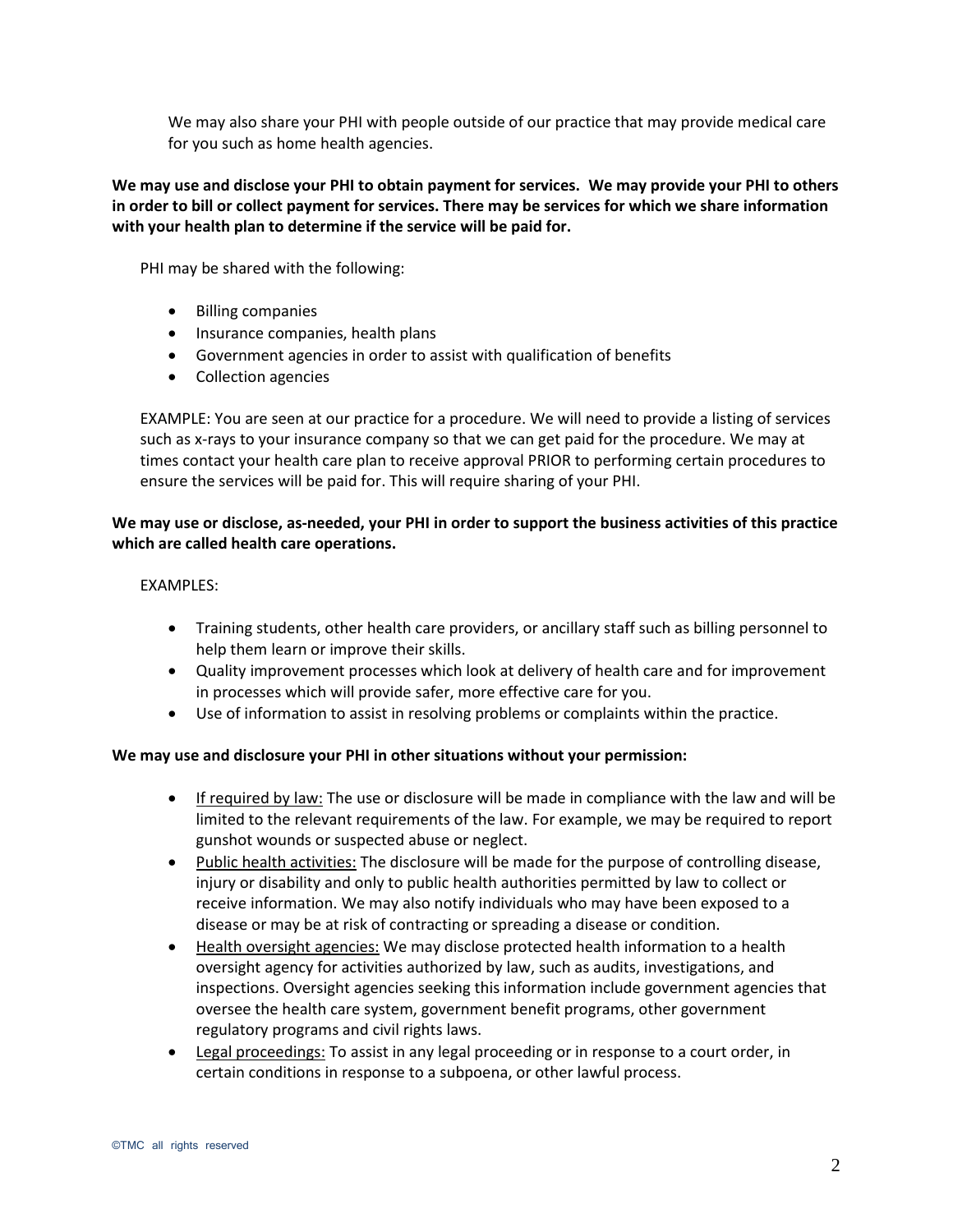- Police or other law enforcement purposes: The release of PHI will meet all applicable legal requirements for release.
- Coroners, funeral directors: We may disclose protected health information to a coroner or medical examiner for identification purposes, determining cause of death or for the coroner or medical examiner to perform other duties authorized by law
- Medical research: We may disclose your protected health information to researchers when their research has been approved by an institutional review board that has reviewed the research proposal and established protocols to ensure the privacy of your protected health information.
- **Special government purposes:** Information may be shared for national security purposes, or if you are a member of the military, to the military under limited circumstances.
- Correctional institutions: Information may be shared if you are an inmate or under custody of law which is necessary for your health or the health and safety of other individuals.
- Workers' Compensation: Your protected health information may be disclosed by us as authorized to comply with workers' compensation laws and other similar legally-established programs.

#### **Other uses and disclosures of your health information.**

Business Associates: Some services are provided through the use of contracted entities called "business associates". We will always release only the minimum amount of PHI necessary so that the business associate can perform the identified services. We require the business associate(s) to appropriately safeguard your information. Examples of business associates include billing companies or transcription services.

Health Information Exchange: We may make your health information available electronically to other healthcare providers outside of our facility who are involved in your care.

Fundraising activities: We may contact you in an effort to raise money. You may opt out of receiving such communications.

Treatment alternatives: We may provide you notice of treatment options or other health related services that may improve your overall health.

Appointment reminders: We may contact you as a reminder about upcoming appointments or treatment.

#### **We may use or disclose your PHI in the following situations UNLESS you object.**

 We may share your information with friends or family members, or other persons directly identified by you at the level they are involved in your care or payment of services. If you are not present or able to agree/object, the healthcare provider using professional judgment will determine if it is in your best interest to share the information. For example, we may discuss post procedure instructions with the person who drove you to the facility unless you tell us specifically not to share the information.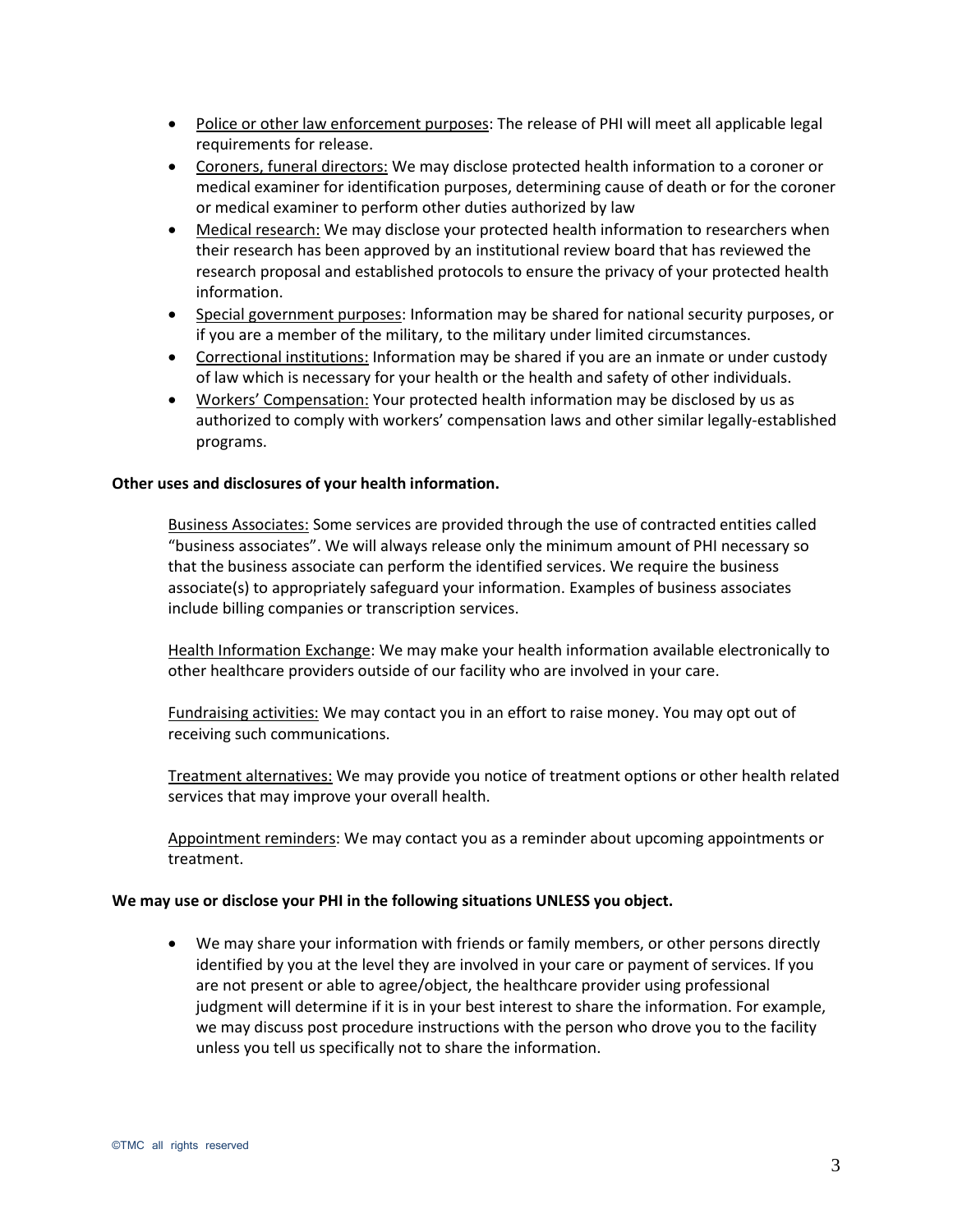- We may use or disclose protected health information to notify or assist in notifying a family member, personal representative or any other person that is responsible for your care of your location, general condition or death.
- We may use or disclose your protected health information to an authorized public or private entity to assist in disaster relief efforts.

#### **The following uses and disclosures of PHI require your written authorization:**

- Marketing
- Disclosures of for any purposes which require the sale of your information
- Release of psychotherapy notes: Psychotherapy notes are notes by a mental health professional for the purpose of documenting a conversation during a private session. This session could be with an individual or with a group. These notes are kept separate from the rest of the medical record and do not include: medications and how they affect you, start and stop time of counseling sessions, types of treatments provided, results of tests, diagnosis, treatment plan, symptoms, prognosis.

# All other uses and disclosures not recorded in this Notice will require a written authorization from you or your personal representative.

Written authorization simply explains how you want your information used and disclosed. Your written authorization may be revoked at any time, in writing. Except to the extent that your doctor or this practice has used or released information based on the direction provided in the authorization, no further use or disclosure will occur.

#### **Your Privacy Rights**

You have certain rights related to your protected health information. All requests to exercise your rights must be made in writing. [Describe how the patient may obtain the written request document and to whom the request should be directed, i.e. practice manager, privacy officer.]

#### **You have the right to see and obtain a copy of your protected health information.**

This means you may inspect and obtain a copy of protected health information about you that is contained in a designated record set for as long as we maintain the protected health information. If requested we will provide you a copy of your records in an electronic format. There are some exceptions to records which may be copied and the request may be denied. We may charge you a reasonable cost based fee for a copy of the records.

#### **You have the right to request a restriction of your protected health information.**

You may request for this practice not to use or disclose any part of your protected health information for the purposes of treatment, payment or healthcare operations. We are not required to agree with these requests. If we agree to a restriction request we will honor the restriction request unless the information is needed to provide emergency treatment.